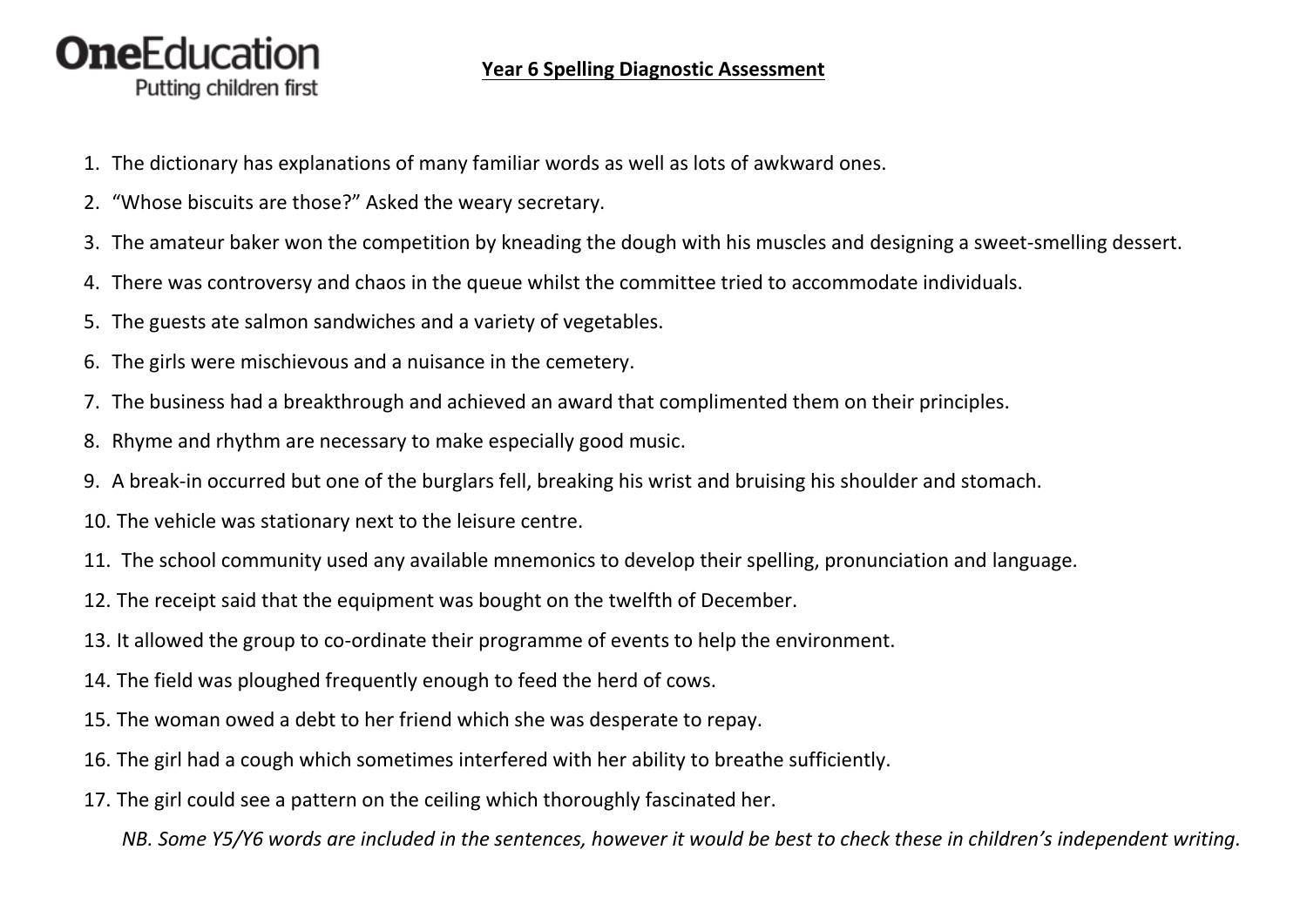## **OneEducation**

Putting children first

## **Year 6 Spelling - Gap Analysis Tick Sheet**

| Word               | <b>Spelling Rule</b>             | Name |  |  |  |  |  |  |  |  |  |  |  |  |  |  |  |
|--------------------|----------------------------------|------|--|--|--|--|--|--|--|--|--|--|--|--|--|--|--|
|                    |                                  |      |  |  |  |  |  |  |  |  |  |  |  |  |  |  |  |
| dictionary         | Year 5 and 6                     |      |  |  |  |  |  |  |  |  |  |  |  |  |  |  |  |
| explanations       | Year 5 and 6                     |      |  |  |  |  |  |  |  |  |  |  |  |  |  |  |  |
| familiar           | Year 5 and 6                     |      |  |  |  |  |  |  |  |  |  |  |  |  |  |  |  |
| awkward            | Year 5 and 6                     |      |  |  |  |  |  |  |  |  |  |  |  |  |  |  |  |
| whose              | Homophones or near               |      |  |  |  |  |  |  |  |  |  |  |  |  |  |  |  |
|                    | homophones                       |      |  |  |  |  |  |  |  |  |  |  |  |  |  |  |  |
| biscuits           | silent letter 'u'                |      |  |  |  |  |  |  |  |  |  |  |  |  |  |  |  |
| weary              | Homophones or near               |      |  |  |  |  |  |  |  |  |  |  |  |  |  |  |  |
|                    | homophones                       |      |  |  |  |  |  |  |  |  |  |  |  |  |  |  |  |
| secretary          | Year 5 and 6                     |      |  |  |  |  |  |  |  |  |  |  |  |  |  |  |  |
| amateur            | Year 5 and 6                     |      |  |  |  |  |  |  |  |  |  |  |  |  |  |  |  |
| competition        | Year 5 and 6                     |      |  |  |  |  |  |  |  |  |  |  |  |  |  |  |  |
| kneading           | silent letter 'k'                |      |  |  |  |  |  |  |  |  |  |  |  |  |  |  |  |
| dough              | -ough (o-e)                      |      |  |  |  |  |  |  |  |  |  |  |  |  |  |  |  |
| muscles            | Year 5 and 6                     |      |  |  |  |  |  |  |  |  |  |  |  |  |  |  |  |
| designing          | silent letter 'g'                |      |  |  |  |  |  |  |  |  |  |  |  |  |  |  |  |
| sweet-<br>smelling | hyphenated word                  |      |  |  |  |  |  |  |  |  |  |  |  |  |  |  |  |
| dessert            | Homophones or near<br>homophones |      |  |  |  |  |  |  |  |  |  |  |  |  |  |  |  |
| controversy        | Year 5 and 6                     |      |  |  |  |  |  |  |  |  |  |  |  |  |  |  |  |
| chaos              | silent letter 'h'                |      |  |  |  |  |  |  |  |  |  |  |  |  |  |  |  |
| queue              | Year 5 and 6                     |      |  |  |  |  |  |  |  |  |  |  |  |  |  |  |  |
| committee          | Year 5 and 6                     |      |  |  |  |  |  |  |  |  |  |  |  |  |  |  |  |
| accommodate        | Year 5 and 6                     |      |  |  |  |  |  |  |  |  |  |  |  |  |  |  |  |
| individuals        | Year 5 and 6                     |      |  |  |  |  |  |  |  |  |  |  |  |  |  |  |  |
| guests             | silent letter 'u'                |      |  |  |  |  |  |  |  |  |  |  |  |  |  |  |  |
| salmon             | silent letter 'l'                |      |  |  |  |  |  |  |  |  |  |  |  |  |  |  |  |
| sandwiches         | silent letter 'd'                |      |  |  |  |  |  |  |  |  |  |  |  |  |  |  |  |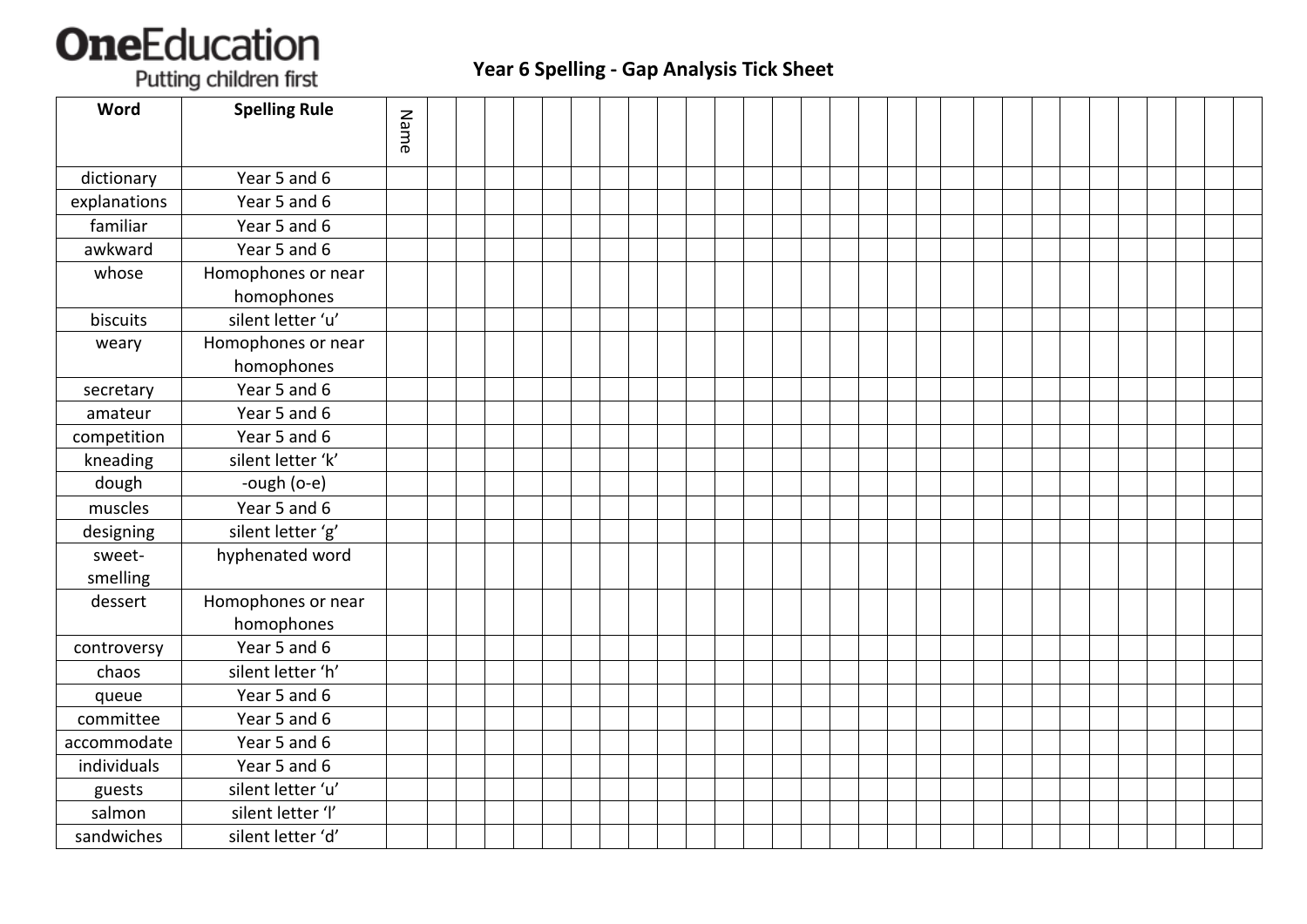| Word          | <b>Spelling Rule</b> | Name |  |  |  |  |  |  |  |  |  |  |  |  |  |  |  |
|---------------|----------------------|------|--|--|--|--|--|--|--|--|--|--|--|--|--|--|--|
|               |                      |      |  |  |  |  |  |  |  |  |  |  |  |  |  |  |  |
| variety       | Year 5 and 6         |      |  |  |  |  |  |  |  |  |  |  |  |  |  |  |  |
| vegetables    | Year 5 and 6         |      |  |  |  |  |  |  |  |  |  |  |  |  |  |  |  |
| mischievous   | Year 5 and 6         |      |  |  |  |  |  |  |  |  |  |  |  |  |  |  |  |
| nuisance      | Year 5 and 6         |      |  |  |  |  |  |  |  |  |  |  |  |  |  |  |  |
| cemetery      | Year 5 and 6         |      |  |  |  |  |  |  |  |  |  |  |  |  |  |  |  |
| business      | Year 5 and 6         |      |  |  |  |  |  |  |  |  |  |  |  |  |  |  |  |
| breakthrough  | -ough (oo)           |      |  |  |  |  |  |  |  |  |  |  |  |  |  |  |  |
| achieved      | Year 5 and 6         |      |  |  |  |  |  |  |  |  |  |  |  |  |  |  |  |
| complimented  | Homophones or near   |      |  |  |  |  |  |  |  |  |  |  |  |  |  |  |  |
|               | homophones           |      |  |  |  |  |  |  |  |  |  |  |  |  |  |  |  |
| principles    | Homophones or near   |      |  |  |  |  |  |  |  |  |  |  |  |  |  |  |  |
|               | homophones           |      |  |  |  |  |  |  |  |  |  |  |  |  |  |  |  |
| rhyme         | Year 5 and 6         |      |  |  |  |  |  |  |  |  |  |  |  |  |  |  |  |
| rhythm        | Year 5 and 6         |      |  |  |  |  |  |  |  |  |  |  |  |  |  |  |  |
| necessary     | Year 5 and 6         |      |  |  |  |  |  |  |  |  |  |  |  |  |  |  |  |
| especially    | Year 5 and 6         |      |  |  |  |  |  |  |  |  |  |  |  |  |  |  |  |
| break-in      | hyphenated word      |      |  |  |  |  |  |  |  |  |  |  |  |  |  |  |  |
| occurred      | Year 5 and 6         |      |  |  |  |  |  |  |  |  |  |  |  |  |  |  |  |
| wrist         | silent letter 'w'    |      |  |  |  |  |  |  |  |  |  |  |  |  |  |  |  |
| bruising      | Year 5 and 6         |      |  |  |  |  |  |  |  |  |  |  |  |  |  |  |  |
| shoulder      | Year 5 and 6         |      |  |  |  |  |  |  |  |  |  |  |  |  |  |  |  |
| stomach       | Year 5 and 6         |      |  |  |  |  |  |  |  |  |  |  |  |  |  |  |  |
| vehicle       | Year 5 and 6         |      |  |  |  |  |  |  |  |  |  |  |  |  |  |  |  |
| stationary    | Homophones or near   |      |  |  |  |  |  |  |  |  |  |  |  |  |  |  |  |
|               | homophones           |      |  |  |  |  |  |  |  |  |  |  |  |  |  |  |  |
| leisure       | Year 5 and 6         |      |  |  |  |  |  |  |  |  |  |  |  |  |  |  |  |
| community     | Year 5 and 6         |      |  |  |  |  |  |  |  |  |  |  |  |  |  |  |  |
| available     | Year 5 and 6         |      |  |  |  |  |  |  |  |  |  |  |  |  |  |  |  |
| mnemonics     | silent letter 'm'    |      |  |  |  |  |  |  |  |  |  |  |  |  |  |  |  |
| develop       | Year 5 and 6         |      |  |  |  |  |  |  |  |  |  |  |  |  |  |  |  |
| pronunciation | Year 5 and 6         |      |  |  |  |  |  |  |  |  |  |  |  |  |  |  |  |
| language      | Year 5 and 6         |      |  |  |  |  |  |  |  |  |  |  |  |  |  |  |  |